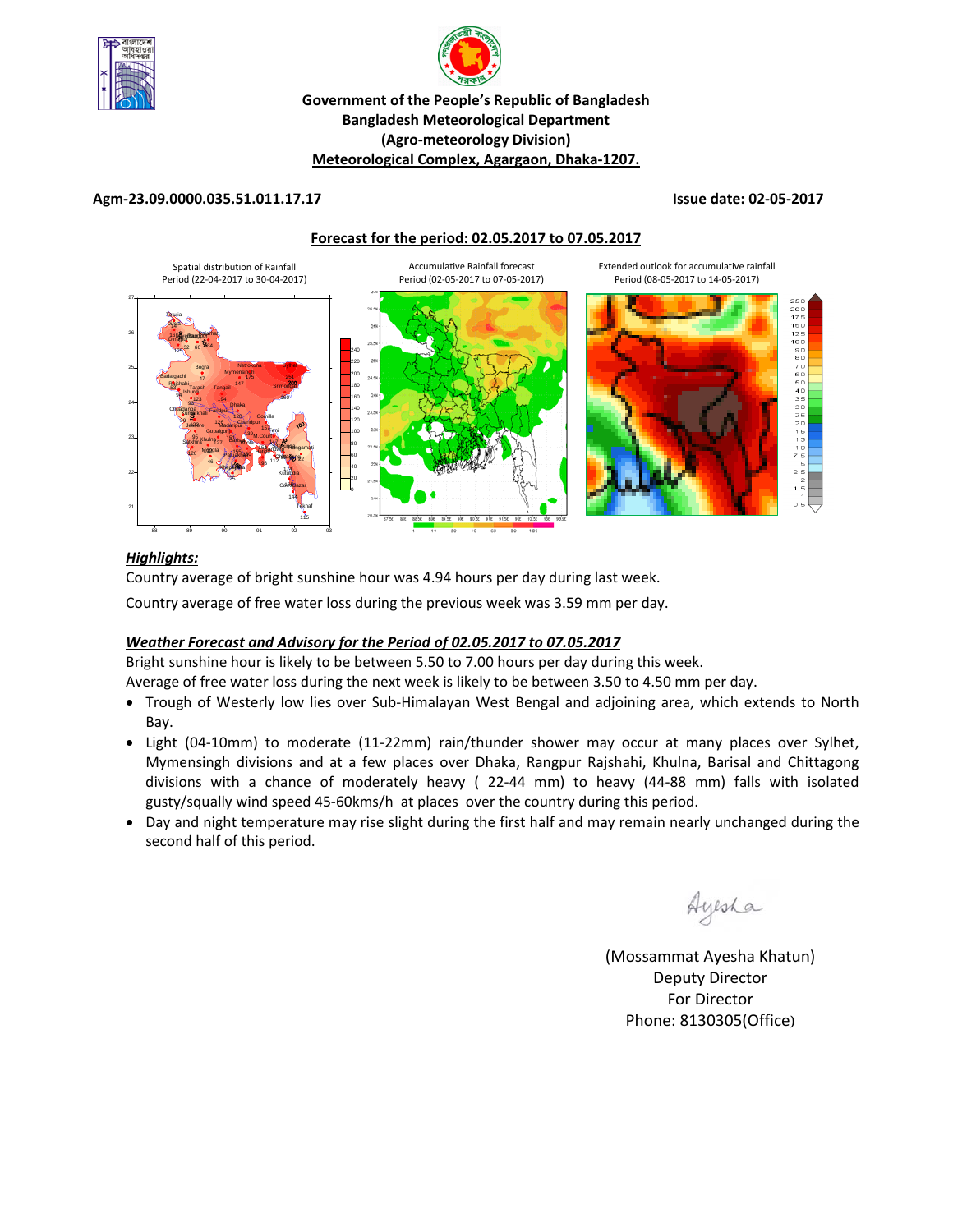

# গণপ্রজাতন্ত্রী বাংলাদেশ সরকার বাংলাদেশ আবহাওয়া অধিদপ্তর কৃষি আবহাওয়া মহাশাখা আবহাওয়া ভবন, আগারগাঁও, ঢাকা-১২০৭।

# পূর্বাভাস, সময়: ০২-০৫-২০১৭ থেকে ০৭-০৫-২০১৭



# প্রধান বৈশিষ্ট্য সমূহঃ-

গত সপ্তাহে দেশের দৈনিক উজ্জ্বল সূর্যকিরণ কালের গড় ৪.৯৪ ঘন্টা ছিল । গত সপ্তাহে দেশের দৈনিক বাষ্পীভবনের গড় ৩.৫৯ মিঃ মিঃ ছিল। আবহাওয়ার পূর্বাভাসঃ- ০২-০৫-২০১৭ থেকে ০৭-০৫-২০১৭ ইং পর্যন্ত।

এ সপ্তাহে দৈনিক উজ্জ্বল সূর্য কিরণ কাল ৫.৫০ থেকে ৭.০০ ঘন্টার মধ্যে থাকতে পারে ।

আগামী সপ্তাহের বাষ্পীভবনের দৈনিক গড় ৩.৫০ মিঃ মিঃ থেকে ৪.৫০ মিঃ মিঃ থাকতে পারে।

- পশ্চিমা লঘুচাপের বর্ধিতাংশ হিমালয়ের পাদদেশীয় পশ্চিম বঙ্গ ও তৎসংলগ্ন এলাকায় অবস্থান করছে, যা উত্তর বঙ্গোপসাগর পর্যন্ত বিস্তৃত রয়েছে।
- এ সময়ে সিলেট, ময়মনসিংহ বিভাগের অনেক স্থানে এবং ঢাকা, রংপুর, রাজশাহী, খুলনা, বরিশাল, চট্রগ্রাম বিভাগের কিছু কিছু স্থানে হাঙ্কা (০৪-১০মিঃমিঃ) থেকে মাঝারী (১১-২২ মিঃমিঃ) ধরণের বৃষ্টি/বজ্রবৃষ্টি হতে পারে । সেই সাথে দেশের কোথাও কোথাও বিচ্ছিন্নভাবে মাঝারী ধরনের ভারী (২২-৪৪ মিঃমিঃ) থেকে ভারী (৪৪-৮৮মিঃমিঃ) বৃষ্টিপাতসহ ৪৫-৬০কি.মি./ঘন্টা বেগে দমকা/ঝড়ো হাওয়া বয়ে যেতে পারে।
- এ সময়ের প্রথমার্ধে সারাদেশের দিন ও রাতের তাপমাত্রা সামান্য বৃদ্ধি পেতে পারে এবং দ্বিতীয়ার্ধে অপরিবর্তিত থাকতে পারে।

Ayesha

(মোসাম্মৎ আয়শা খাতুন) উপপরিচালক পরিচালকের পক্ষে ফোনঃ ৮১৩০৩০৫(দপ্তর)